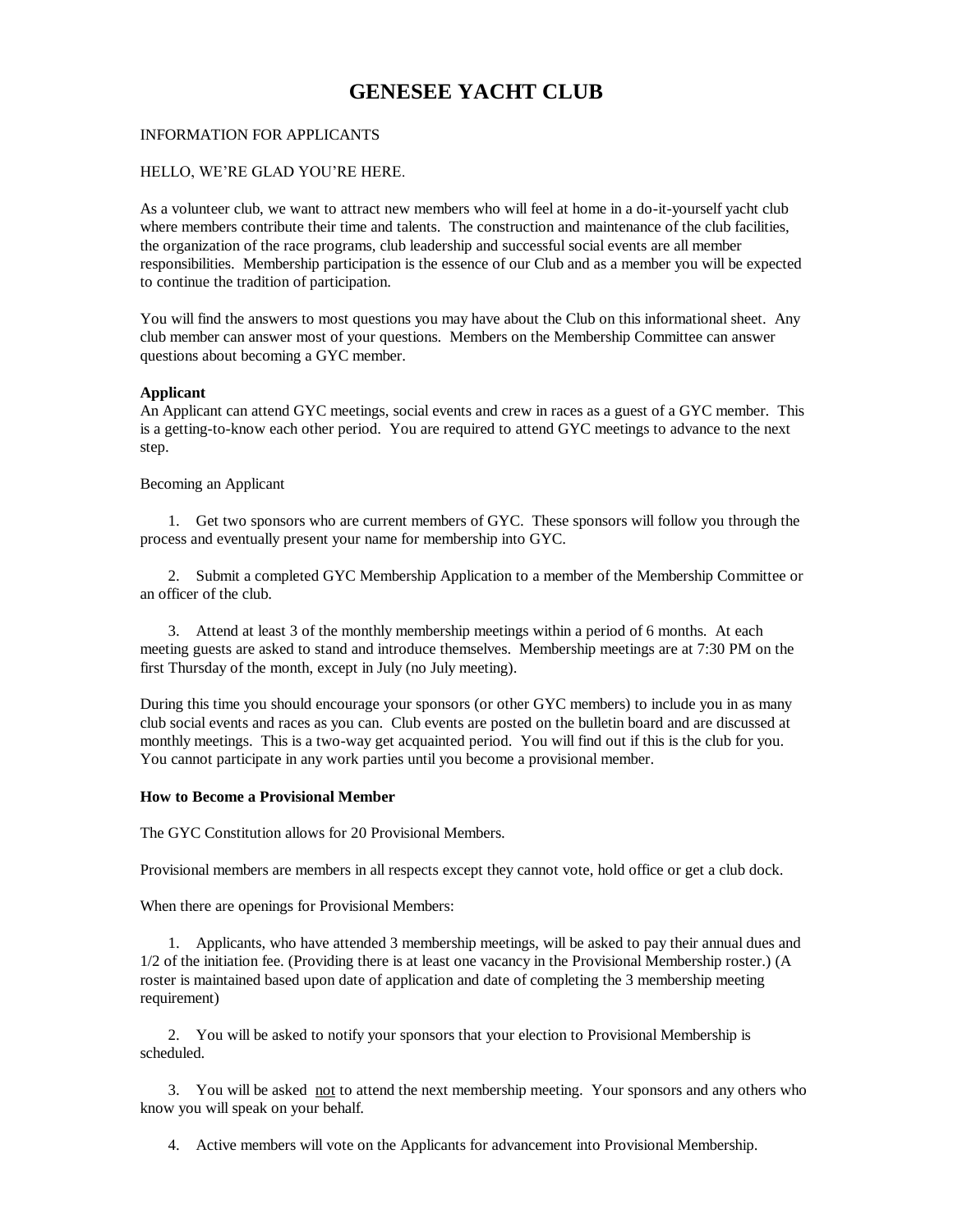| The Annual Fee Schedule:                            |          |                                                                                                   |
|-----------------------------------------------------|----------|---------------------------------------------------------------------------------------------------|
| <b>Initiation Fee</b>                               | \$375    | One time fee $-$ 1/2 prior to Provisional Membership,<br>$\frac{1}{2}$ prior to Active Membership |
| <b>Provisional Member</b>                           | 375      |                                                                                                   |
| <b>Active Members</b>                               | 375      |                                                                                                   |
| Senior Members                                      | 375      |                                                                                                   |
| Social Members                                      | 187.50   |                                                                                                   |
| Non-Resident                                        | 100      |                                                                                                   |
| Spousal                                             | $\theta$ |                                                                                                   |
| All fees are subject to an additional 8% sales tax. |          |                                                                                                   |

#### **How to Become an Active Member**

GYC has 150 Active Members. Every member, Provisional and Active is required to contribute work hours to the club each year. **Failure of a Provisional Members to complete the required minimum hours will result in expulsion, as stated in the Bylaws, Article I Section E.** 

Provisional members advance in rank on a point basis. Provisional Members accumulate points by completing additional work hours and participating in Club events, such as membership meetings, social events, races, special work parties or committee work.

The more you participate the faster you get to the top of the list.

| Point value of club activities: |                     |
|---------------------------------|---------------------|
| Attend membership meetings      | 1 point per meeting |
| Attend a social event           | 1 point per event   |
| Race or crew in a club race     | 1 point per day     |
| Work hours                      | 1 point per hour    |

It is your responsibility to record the number of hours you worked, or if you attended a function, by completing a work slip. These slips are in the top, left drawer of the cabinet below the telephone in the lobby. Complete the slip and place it in the time keeper's slot in the top drawer on the right of the cabinet.

A Provisional member's points will accumulate until he/she is voted on for Active membership.

When an Active membership is open, the Provisional Member with the highest ranking (the greatest number of accumulated points) will be notified and the membership will vote on their advancement to Active status.

#### **Active Membership**

Seniority in the GYC active membership is chronological from the date you are voted into Active membership.

> Good luck The Membership Committee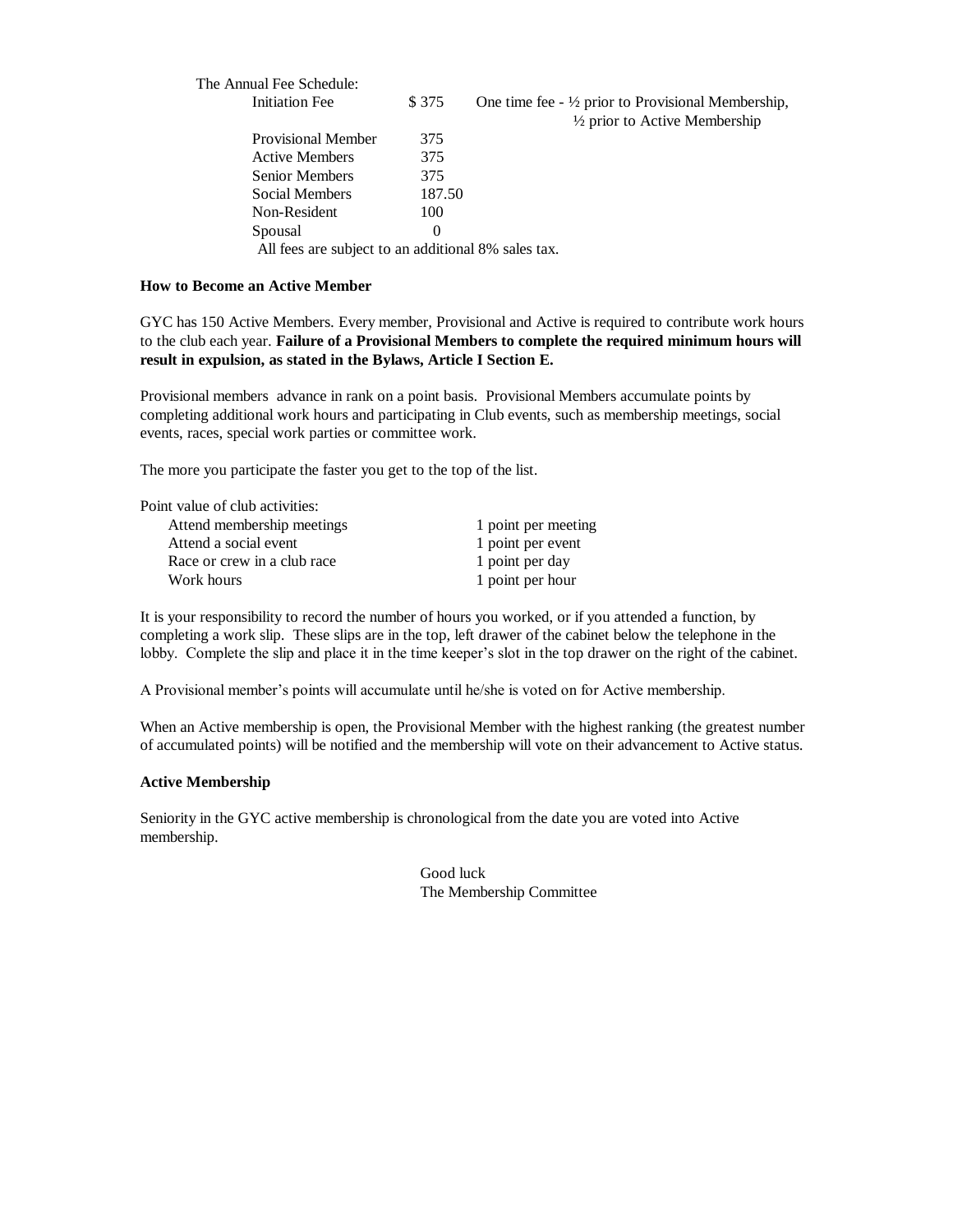**Genesee Yacht Club Membership Application** (please type or print)

| Name $\frac{1}{\sqrt{1-\frac{1}{2}}\sqrt{1-\frac{1}{2}}\sqrt{1-\frac{1}{2}}\sqrt{1-\frac{1}{2}}\sqrt{1-\frac{1}{2}}\sqrt{1-\frac{1}{2}}\sqrt{1-\frac{1}{2}}\sqrt{1-\frac{1}{2}}\sqrt{1-\frac{1}{2}}\sqrt{1-\frac{1}{2}}\sqrt{1-\frac{1}{2}}\sqrt{1-\frac{1}{2}}\sqrt{1-\frac{1}{2}}\sqrt{1-\frac{1}{2}}\sqrt{1-\frac{1}{2}}\sqrt{1-\frac{1}{2}}\sqrt{1-\frac{1}{2}}\sqrt{1-\frac{1}{2}}\sqrt{1-\frac{1}{2}}\$ |               |                                                                                                                 |                                                                                                                      | Birth Date $\_\_\_\_\_\_\_\_\_\_\_\$                                             |  |
|---------------------------------------------------------------------------------------------------------------------------------------------------------------------------------------------------------------------------------------------------------------------------------------------------------------------------------------------------------------------------------------------------------------|---------------|-----------------------------------------------------------------------------------------------------------------|----------------------------------------------------------------------------------------------------------------------|----------------------------------------------------------------------------------|--|
| <b>FIRST</b>                                                                                                                                                                                                                                                                                                                                                                                                  | <b>MIDDLE</b> | LAST                                                                                                            |                                                                                                                      |                                                                                  |  |
|                                                                                                                                                                                                                                                                                                                                                                                                               |               |                                                                                                                 |                                                                                                                      |                                                                                  |  |
|                                                                                                                                                                                                                                                                                                                                                                                                               |               |                                                                                                                 |                                                                                                                      |                                                                                  |  |
|                                                                                                                                                                                                                                                                                                                                                                                                               |               |                                                                                                                 |                                                                                                                      |                                                                                  |  |
| Billing Preference(check one): Email ___ USPS___                                                                                                                                                                                                                                                                                                                                                              |               |                                                                                                                 |                                                                                                                      |                                                                                  |  |
|                                                                                                                                                                                                                                                                                                                                                                                                               |               |                                                                                                                 |                                                                                                                      |                                                                                  |  |
| Sponsors: (must have two)                                                                                                                                                                                                                                                                                                                                                                                     |               |                                                                                                                 |                                                                                                                      |                                                                                  |  |
|                                                                                                                                                                                                                                                                                                                                                                                                               |               |                                                                                                                 | <u> 1980 - Johann Barbara, martin da basar a shekara 1980 - An tsa a tsarar a shekara 1980 - An tsa a tsarar a t</u> |                                                                                  |  |
| Skills or Talents applicable to maintaining the club and /or its programs: _____________                                                                                                                                                                                                                                                                                                                      |               |                                                                                                                 |                                                                                                                      |                                                                                  |  |
|                                                                                                                                                                                                                                                                                                                                                                                                               |               |                                                                                                                 |                                                                                                                      |                                                                                  |  |
|                                                                                                                                                                                                                                                                                                                                                                                                               |               |                                                                                                                 |                                                                                                                      | ,我们也不会有什么。""我们的人,我们也不会有什么?""我们的人,我们也不会有什么?""我们的人,我们也不会有什么?""我们的人,我们也不会有什么?""我们的人 |  |
|                                                                                                                                                                                                                                                                                                                                                                                                               |               |                                                                                                                 |                                                                                                                      |                                                                                  |  |
|                                                                                                                                                                                                                                                                                                                                                                                                               |               |                                                                                                                 |                                                                                                                      |                                                                                  |  |
|                                                                                                                                                                                                                                                                                                                                                                                                               |               |                                                                                                                 |                                                                                                                      |                                                                                  |  |
| I have read and understand the procedure for becoming a member (on the back side) and<br>herewith apply for membership in the Genesee Yacht Club.                                                                                                                                                                                                                                                             |               |                                                                                                                 |                                                                                                                      |                                                                                  |  |
|                                                                                                                                                                                                                                                                                                                                                                                                               |               |                                                                                                                 |                                                                                                                      | $\Box$ Date $\Box$                                                               |  |
|                                                                                                                                                                                                                                                                                                                                                                                                               |               |                                                                                                                 |                                                                                                                      |                                                                                  |  |
|                                                                                                                                                                                                                                                                                                                                                                                                               |               | Mail to:<br><b>Craig Roth</b><br>241 Haviland Pk<br>Rochester, NY 14616<br>585-621-7726<br>craigroth6@gmail.com |                                                                                                                      |                                                                                  |  |